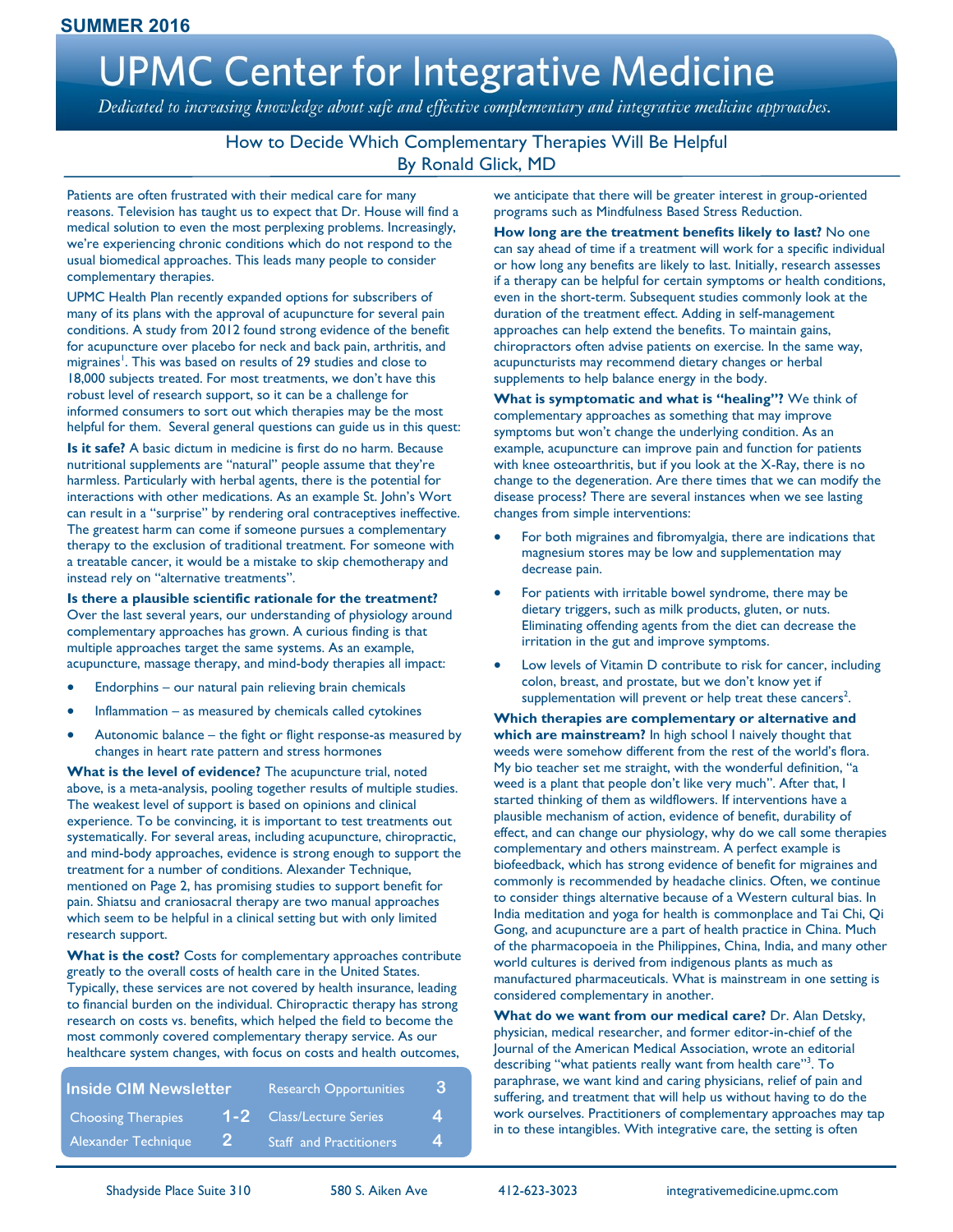## **UPMC Center for Integrative Medicine**

Dedicated to increasing knowledge about safe and effective complementary and integrative medicine approaches.

#### **Complementary Therapies, cont.** The state of the linterview, cont.

relaxed and inviting, lights tend to be soothing, aromatherapy may be present, and the practitioner interaction is likely to be calm and engaging. All of these factors may contribute to a healing effect. Another difference is the shift in our mindset. Commonly, in a medical setting we're seeking a medical solution, while we may approach complementary therapies with a focus on treatments that can alleviate symptoms.

**How do I find a skilled practitioner?** Chiropractors, acupuncturists, and massage therapists must be licensed in Pennsylvania. For the non-licensed specialties, such as naturopathic medicine, there are clear standards of training and practice, commonly reflected by professional organizations or certifications. Most integrative health practitioners are glad to discuss their training and experience. Your physician or health care practitioner can help direct you. All practitioners at the Center for Integrative Medicine have been credentialed through the UPMC Shadyside Medical Staff **Office** 

**Is the treatment active or passive?** One factor, that weighs in the equation, is the active-passive dimension. For many complementary approaches, such as chiropractic, we passively receive the treatment. It's important to balance this out with active lifestyle changes, particularly in the areas of diet, exercise, and stress management. For some inherently passive modalities, such as acupuncture, an individual can use the time, in which they experience relief of symptoms, to step up activity or engage in other selfmanagement strategies.

At some point, most of us experience health conditions that are chronic, associated with pain and disability, and show a limited response to treatment. It is reasonable to ask if complementary approaches may be helpful and hopefully these considerations can be a helpful guide.

#### **References:**

1. Vickers AJ, Cronin AM, Maschino AC, et al. Acupuncture for chronic pain: individual patient data meta-analysis. Arch Intern Med. 2012;172(19):1444-1453. 2. NIH-National Cancer Institute. Vitamin D and Cancer Prevention. Web site accessed 4/7/2016. http://www.cancer.gov/about-cancer/causes-prevention/risk/ diet/vitamin-d-fact-sheet

3. Detsky AS. What patients really want from health care. JAMA. 2011 Dec 14;306 (22):2500-1.

#### **An Interview with Caitlin Freeman, M.AmSAT with Ronald M. Glick, MD**

**What is Alexander Technique?** Alexander Technique is a bodywork method that teaches mindful movement. It is a system for learning how we do what we do, which helps us change habits of body and mind. Put simply, Alexander instruction teaches a person to be more aware of body posture and movement and substitute healthier patterns of motion.

**How was this technique developed?** The 20th Century was blessed with four charismatic and innovative leaders who helped us make sense of the neuromuscular system. Ida Rolf developed structural integration (which is offered at the Center for Integrative Medicine by David Lesondak). Joseph Pilates and Moshe Feldenkrais developed movement therapies that bear their names. Frederick Matthias Alexander was an aspiring Shakespearean actor, limited by voice problems. After years of intensive study, given his personal success, he devoted his life's work to teaching and sharing his

approach. With numerous students and disciples, Alexander Technique instruction spread widely in England and the United States. It is a regular feature of fine arts schools, enhancing the performance of actors, dancers, and musicians.

**How does the Alexander Technique work?** Alexander taught that factors such as work positions, repetitive activities, psychological stress, and pain all affect our posture and movement. Without knowing, we make adjustments which perpetuate the problems. Instruction is through a step-by-step process that has three primary stages: identifying neuromuscular habits that may lead to problems with posture, movement, pain, or anxiety; learning to decrease these habits; and learning how to improve neuromuscular coordination.

**Who can benefit from the Alexander Technique?** Anyone who wants to reduce stress and learn to move with greater ease and confidence can benefit from Alexander Technique. The approach is especially effective for relieving chronic pain. One study found longterm benefits for patients with chronic back pain, leading the UK to

include Alexander Technique instruction as a part of covered health care. $^{\dagger}$ Alexander Technique has shown benefit for individuals with Parkinson's Disease, with improvement of tremor, depression, balance, coordination, and wellbeing.<sup>2</sup>

**How did you become interested in the Alexander Technique?** From my earliest memories, I had difficulty with balance and coordination. My tactile sense was also dysregulated so that touch felt like a burning sensation. When I was in my 20s, I learned why: I



was diagnosed with a sensory processing disorder, which was considered to be a variant of Asperger's Syndrome. I started sessions in Alexander Technique at the encouragement of a family friend, and from my first session, a whole new world of sensation opened up to me. I realized through the profound sense of calm, that I had been in a state of overwhelm so intense that my body awareness had been lost in the static. After a few months of sessions, my senses of touch, movement, and balance had improved so much that I decided to become an Alexander Technique practitioner myself. I started the three-year training course in 2005, and since graduating in 2008, it has been my goal to help people with autism spectrum and sensory processing disorders achieve sensory integration and stress relief.

**How many sessions does it usually take to see benefit?** Most clients experience a feeling of lightness, ease, and relaxation after the first Alexander Technique session. After five to 10 sessions, most clients learn how to integrate the Alexander Technique into their everyday lives to achieve lasting stress reduction and pain relief.

**What does your credential "M.AmSAT" mean?** This title means that I am certified by the American Society for the Alexander Technique, which requires completion of 1,600 hours of training over a minimum of three years at an AmSAT-approved training course.

#### **References:**

1. Hollinghurst S, Sharp D, et. al. Randomised controlled trial of Alexander technique lessons, exercise, and massage (ATEAM) for chronic and recurrent back pain: economic evaluation. BMJ. 2008 Dec 11; 337:a2656. 2. Stallibrass C, Sissons P, Chalmers C. Randomized controlled trial of the Alexander technique for idiopathic Parkinson's disease. Clin Rehabil. 2002 Nov; 16(7):695 -708.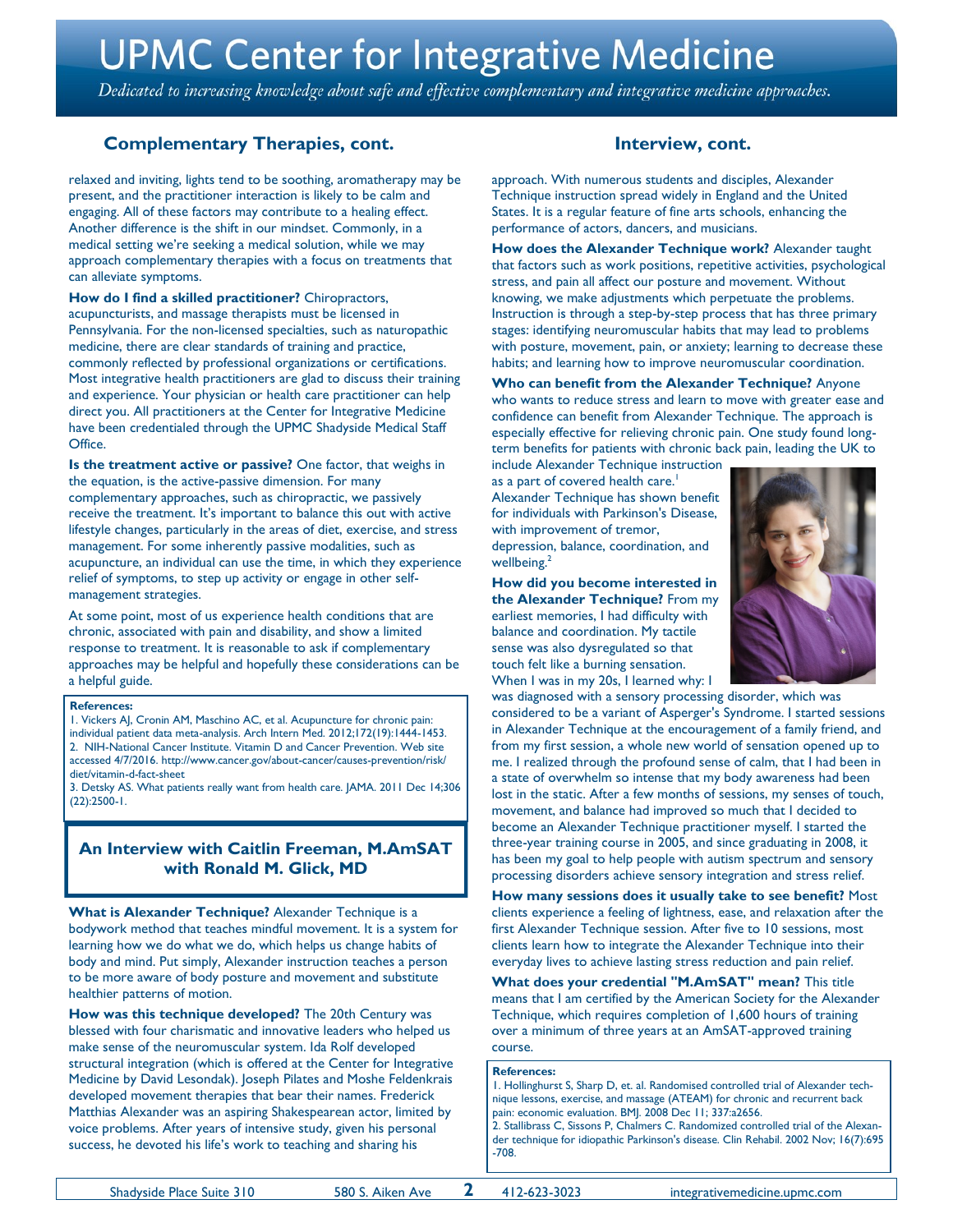## **UPMC Center for Integrative Medicine**

Dedicated to increasing knowledge about safe and effective complementary and integrative medicine approaches.

## **PRIMIER**

**P**atients **R**eceiving **I**ntegrative **M**edicine **I**nterventions **E**ffectiveness **R**egistry

*Help advance Integrative Medicine with your participation!* 

**PRIMIER** is the first large-scale, national study designed to show the important value of integrative medicine. The PRIMIER database will allow researchers to evaluate the effectiveness of integrative medicine for many medical conditions. Since its beginning in August 2013, over 1500 people like you have contributed information to PRIMIER. The more people who participate and contribute data over time, the stronger our results will be. All patients receiving services at CIM are eligible to participate.

## **HEAL Pain Computer Study**

**Researchers at the University of Pittsburgh are conducting a research study to determine the usefulness of questionnaires about healing for people receiving treatment for chronic pain. Participants will be asked to complete computer-based questionnaires regarding their attitudes and opinions about their healthcare. Each of three sessions will require 20 - 30 minutes. The computer assessments will take place approximately 6-8 weeks apart and can be completed at CIM or at** *any location with internet access.* **Participants will be paid up to \$90.**



- It's easy! Online questionnaires can be completed from home and take only minutes to complete!
- Up to 7 questionnaires over a period of 2 years
- Enrollment information is available in the waiting room at CIM

#### **You may be eligible if you:**

- Have had pain for three months or longer
- Are starting a NEW treatment for pain, and
- are willing to complete three online questionnaires lasting about 30 minutes each.

## **For more information please call 412-623-2374**

**Or email, healing@upmc.edu**



#### **tran·scend·ence**

**ˌtran(t)ˈsendəns/**

**noun**

**existence or experience beyond the normal or physical level. "the possibility of spiritual transcendence in the modern world"**

**Transcendent experiences** are common, potentially life changing, and often associated with a spiritual or religious context. **David Yaden** is a research fellow at the U Penn Positive Psychology Center who studies this area. We welcome you to hear our Keynote, Mr. Yaden, as well as our excellent local faculty in this upcoming seminar:

## **The Evolutionary Power of Transcendence & Implications for Clinical Practice**

The program will be May 9, 2016 on the Chatham University Campus

This is geared for nurses, mental health professionals, and clergy and the community is welcome to attend as well.

For more information or to register, please contact Nancy Mundy at 412-204-9090 or [mundynl@upmc.edu](mailto:mundynl@upmc.edu)